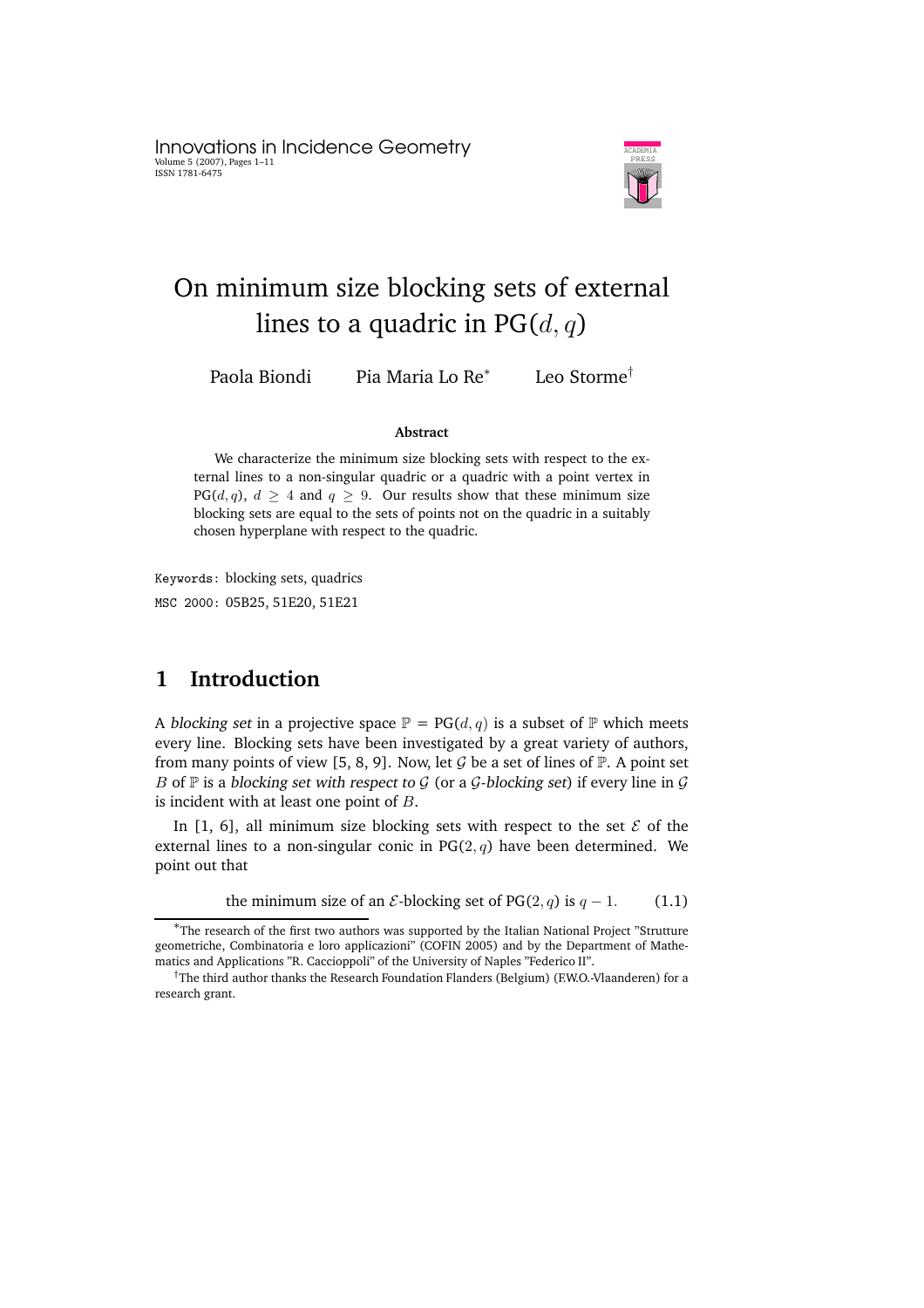Now, let  $d \geq 3$  and let W be a non-singular quadric or a cone with a point as the vertex. If d is odd, the notations  $Q^+$ ,  $Q^-$  and C are used for hyperbolic quadrics, elliptic quadrics and cones, respectively; if  $d$  is even, we write  $\mathcal{Q}, \mathcal{C}^+$ and  $C^-$  for non-singular quadrics and cones with base a hyperbolic or elliptic quadric, respectively. Denote by  $\mathcal F$  the set of all external lines to W. If  $\Pi$  is a hyperplane, then  $\Pi\backslash W$  is an *F*-blocking set.

The minimum size of such a blocking set is:

- (a)  $q^{2n-1} q^n$ , if  $d = 2n$  and W is a  $C^+$  ( $\Pi$  is a tangent hyperplane);
- (b)  $q^{2n-1}$ , if  $d = 2n$  and W is a  $C^-$  ( $\Pi$  is a non-tangent hyperplane through the vertex);
- (c)  $q^{2n} q^n$ , if  $d = 2n + 1$  and W is a C (II is a hyperplane through the vertex intersecting  $\mathcal C$  in a cone with base a hyperbolic quadric);
- (d)  $q^{2n-1} q^{n-1}$ , if  $d = 2n$  and W is a Q (II is a hyperplane intersecting Q in a hyperbolic quadric);
- (e)  $q^{2n} q^n$ , if  $d = 2n + 1$  and W is a  $\mathcal{Q}^+$  ( $\Pi$  is a tangent hyperplane);
- (f)  $q^{2n}$ , if  $d = 2n + 1$  and W is a  $Q^-$  ( $\Pi$  is a non-tangent hyperplane).

In [2, 3, 4], we proved that, if  $d = 3$ , the correct sizes for the smallest  $F$ -blocking sets are those in (c), (e) and (f), and that a minimum size  $\mathcal F$ -blocking set is always of type  $\Pi\backslash\mathcal{W}$ , for a suitable hyperplane  $\Pi$  if  $q > 9$ .

In this paper, as a generalization of the previous results, we prove the following result.

**Theorem 1.1.** *Let* W *be a non-singular quadric or a cone, with vertex a point, in PG(d, q), d*  $\geq$  3 *and q*  $\geq$  9*. If B is a minimum size blocking set with respect to the set of the external lines to* W*, then* B = Π\W *for a suitable hyperplane* Π *(see the list from (a) to (f)).*

Theorem 1.1, which holds for  $d = 3$ , will be proved by induction on d; so, from now on, we assume that the statement is true in PG( $h, q$ ),  $3 \le h \le d - 1$ .

Observe that, if S is a subspace of dimension at least 2 of  $PG(d, q)$  and B is an *F*-blocking set, then  $S \cap B$  is a blocking set of S with respect to the lines in S external to  $S \cap W$ . Moreover, with B of minimum size,  $B \cap W = \emptyset$ . Let II be a hyperplane. If  $p ∈ Π\W$ , a line exists through p external to W and not in Π, unless W is a non-singular quadric in PG( $2n, q$ ), q even, Π is a tangent hyperplane and p is the nucleus of W. So, a proper subset B' of  $\Pi\setminus W$  is an *F*-blocking set if and only if *W* is a non-singular quadric in PG( $2n, q$ ), q even, II is a tangent hyperplane and  $B' = \Pi \setminus (W \cup \{u\})$ , where *u* is the nucleus of *W*. By (d),  $\Pi\setminus\{W\cup\{u\}\}\$ is not of minimum size. Hence, if B is a minimum size blocking set and  $B \subseteq \Pi$ , for some hyperplane  $\Pi$ , then  $B = \Pi \setminus \mathcal{W}$ .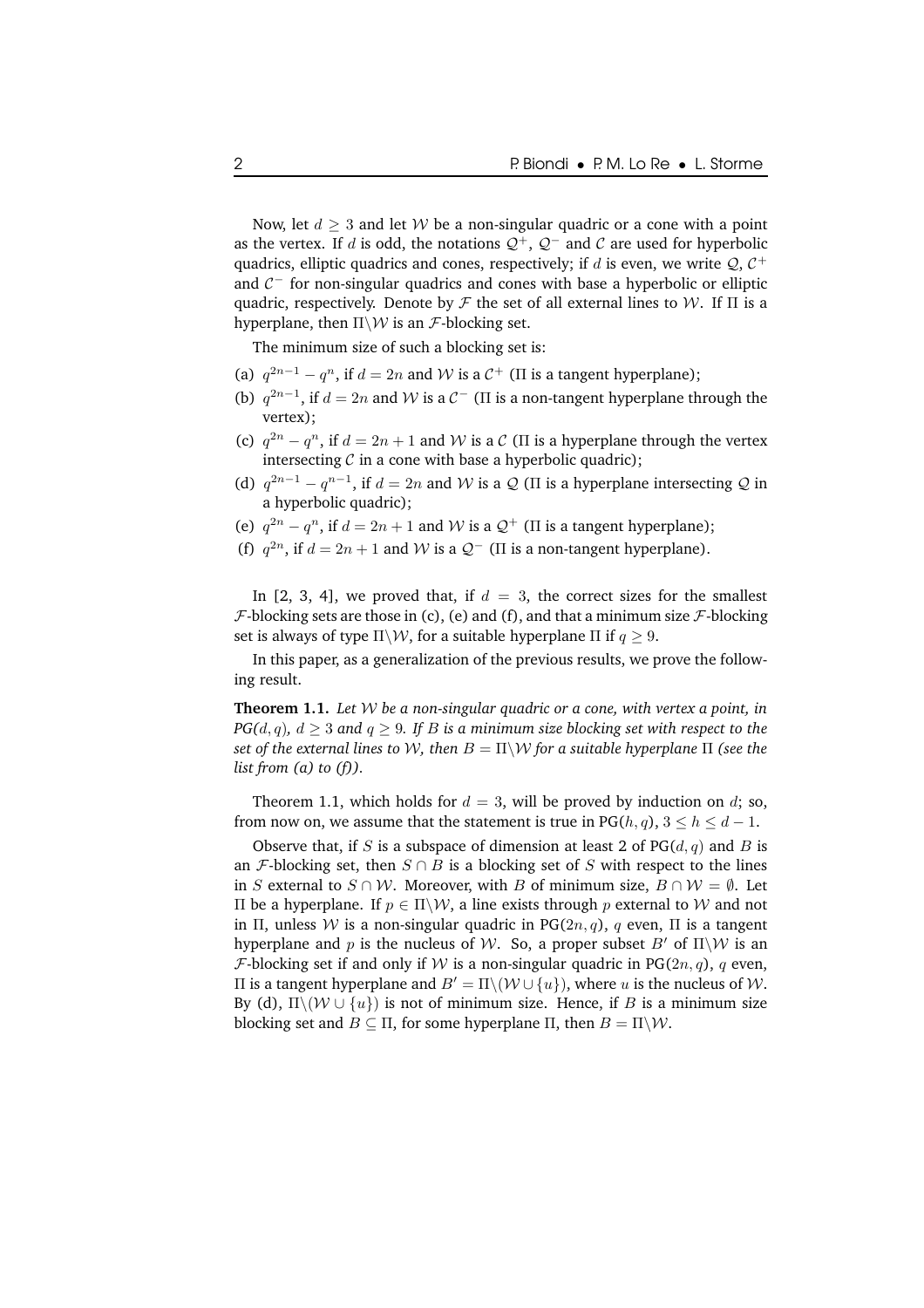Throughout this paper, we assume the main properties of the quadrics to be known [7]. Here we only introduce some definitions and notations. By an external (tangent or secant) line, we mean a line external (unisecant or bisecant) to  $W$ . Similarly, by a tangent hyperplane, we mean a hyperplane tangent to W. Moreover, a hyperplane meeting  $W$  in a non-singular quadric is sometimes referred to as a secant hyperplane. Finally, the notation  $S_k$  is often used for a k-dimensional subspace of  $PG(d, q)$  and, if the hyperplane tangent to W at a point p exists, it is denoted by  $\Pi_p$ .

### **2 Cones** in  $PG(d, q)$

Let W be a cone, with vertex a point, of PG(d, q),  $d \geq 4$  and  $q \geq 9$ . Throughout this section,  $B$  denotes a minimum size blocking set with respect to the set  $\mathcal F$  of all external lines to  $W$ .

**Proposition 2.1.** *Let*  $d = 2n$ *. If*  $W$  *is a cone*  $C^+$ *, then:* 

- (i)  $|B| = q^{2n-1} q^n;$
- (ii) *for any secant hyperplane*  $\Pi$ ,  $|B \cap \Pi| = q^{2n-2} q^{n-1}$ ;
- (iii) *for any secant hyperplane*  $\Pi$ ,  $B \cap \Pi = S_{2n-2} \setminus C^+$  *for a suitable subspace*  $S_{2n-2}$  *in*  $\Pi$ .

*Proof.* Since *B* is of minimum size, from (a) in Section 1, it follows that

$$
|B| \le q^{2n-1} - q^n. \tag{2.1}
$$

By the induction hypothesis, Theorem 1.1 (e) implies that

$$
|B \cap \Pi| \ge q^{2n-2} - q^{n-1}, \tag{2.2}
$$

for any secant hyperplane Π; so, counting in two ways the point-hyperplane pairs  $(p, \Pi)$ ,  $p \in B \cap \Pi$  and  $\Pi$  a secant hyperplane, yields

$$
|B|q^{2n-1} \ge q^{2n}(q^{2n-2} - q^{n-1}).
$$
\n(2.3)

From (2.1) and (2.3), it follows that equality holds in both (2.1) and (2.2); so, (i) and (ii) are proved. Since, by the induction hypothesis (see again Theorem 1.1 (e)), (ii) implies (iii), the statement is completely proved.  $\Box$ 

In a similar way, we can prove the following two propositions.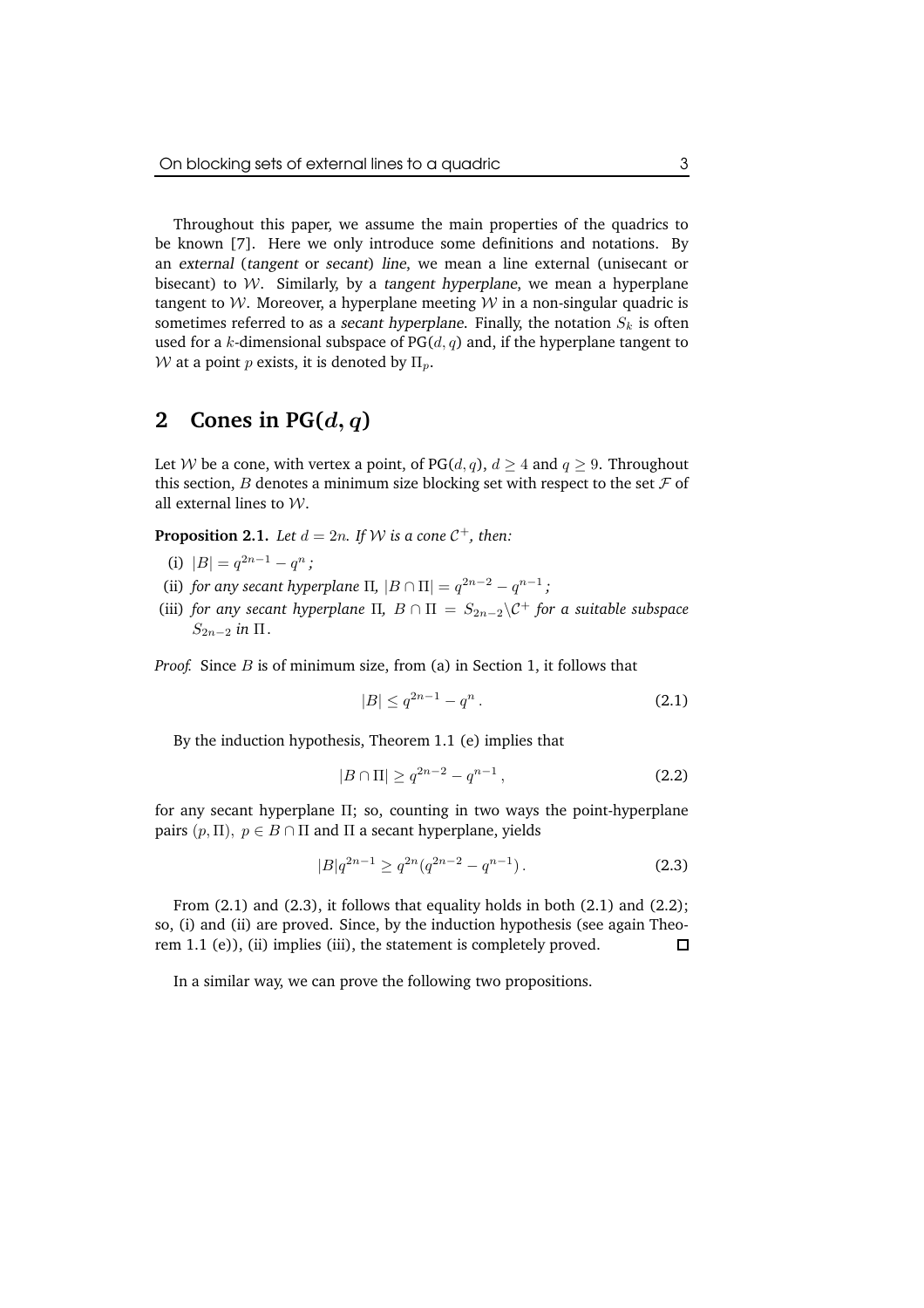**Proposition 2.2.** *Let*  $d = 2n$ *. If*  $W$  *is*  $a$  *cone*  $C^-$ *, then:* 

- (i)  $|B| = q^{2n-1}$ ;
- (ii) *for any secant hyperplane*  $\Pi$ ,  $|B \cap \Pi| = q^{2n-2}$ ;
- (iii) *for any secant hyperplane*  $\Pi$ ,  $B \cap \Pi = S_{2n-2} \setminus C^-$ *, for a suitable subspace*  $S_{2n-2}$  *in*  $\Pi$ .

**Proposition 2.3.** *Let*  $d = 2n + 1$ *. If W is a cone C, then:* 

- (i)  $|B| = q^{2n} q^n$ ;
- (ii) *for any secant hyperplane*  $\Pi$ ,  $|B \cap \Pi| = q^{2n-1} q^{n-1}$ ;
- (iii) *for any secant hyperplane*  $\Pi$ ,  $B \cap \Pi = S_{2n-1} \setminus C$ , *for a suitable subspace*  $S_{2n-1}$ *in* Π *.*

**Theorem 2.4.** Let W be a cone, with vertex a point, in PG(d, q),  $d > 3$  and  $q > 9$ . *If* B *is a minimum size blocking set with respect to the set of the external lines to* W*, then:*

- (i)  $|B| = q^{2n-1} q^n$ , if  $d = 2n$  and W is a  $C^+$ ;
- (ii)  $|B| = q^{2n-1}$ , if  $d = 2n$  and W is a  $C^-$ ;
- (iii)  $|B| = q^{2n} q^n$ , if  $d = 2n + 1$ .

*Moreover,*  $B = \Pi \backslash W$  *for a suitable hyperplane*  $\Pi$  *(see (a) - (c) in Section 1).* 

*Proof.* By Propositions  $2.1 - 2.3$ , (i) – (iii) hold.

Now, let  $d = 2n$  and let W be a cone  $C^+$ . Consider a secant hyperplane S. By Proposition 2.1,  $q^{2n-1} - q^n = |B| > |B \cap S| = q^{2n-2} - q^{n-1}$  and a subspace  $S_{2n-2}$  exists in S such that  $B \cap S = S_{2n-2} \backslash C^+$ . Let  $p \in B \backslash S$  and let S' be the hyperplane joining  $S_{2n-2}$  with p. Since  $|B \cap S'| > |B \cap S| = q^{2n-2} - q^{n-1}$ , then Proposition 2.1 (ii) implies that  $S'$  is not secant; so  $S'$  contains the vertex  $v$  of  $C$ <sup>+</sup>. Therefore, S' is the hyperplane Π joining  $S_{2n-2}$  with v. Hence,  $B \subseteq \Pi$ , from which  $B = \Pi \backslash C^+$ .

Using Propositions 2.2 and 2.3, the same argument as above can be applied to the cones  $C^-$  and  $C$ , respectively. So the statement is completely proved.

### **3 Non-singular quadrics in PG(**2n, q**)**

Let Q be a non-singular quadric of PG(2n, q),  $n \ge 2$  and  $q \ge 9$ , and let B be a minimum size blocking set with respect to the set  $\mathcal F$  of all external lines to  $\mathcal Q$ . By (d) in Section 1,

$$
|B| \le q^{2n-1} - q^{n-1} \,. \tag{3.1}
$$

**Proposition 3.1.** *There exists a line tangent to* Q *and skew to* B*.*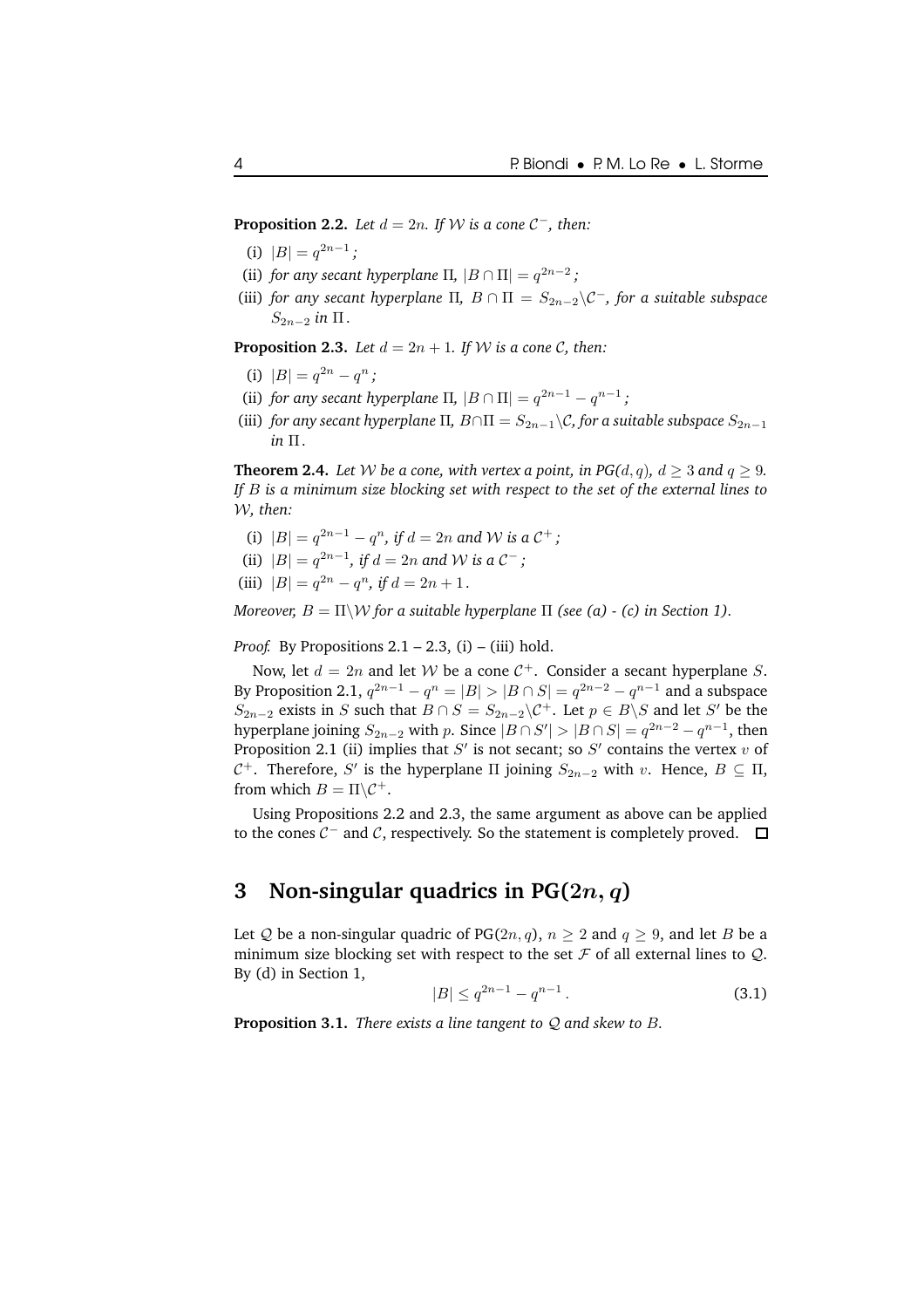*Proof.* Through a point of  $Q$ , there pass  $q^{2n-1}$  secant lines; so, (3.1) implies that there exists a secant line L skew to B. Set  $L \cap Q = \{p_1, p_2\}$  and denote by T and  $S$  the sets of planes through  $L$  meeting  $Q$  in a singular and a non-singular conic, respectively. Since the number of elements of  $T$  equals the number of lines of Q through  $p_1$ ,  $|T| = q^{2n-3} + q^{2n-4} + \cdots + q + 1$ . So,  $|S| = q^{2n-2}$ .

This implies, by (1.1), that the union of all planes in  $S$  shares with  $B$  at least  $q^{2n-2}(q-1)$  points. Then, by (3.1), there are at most  $q^{2n-2} - q^{n-1}$  points of B in elements of T. Since any plane in T contains  $q - 1$  tangent lines and  $(q-1)|T| = q^{2n-2} - 1 > q^{2n-2} - q^{n-1}$ , we conclude that there is a tangent line skew to  $B$ . So the statement is proved.  $\Box$ 

**Proposition 3.2.** (i)  $|B| = q^{2n-1} - q^{n-1}$ ;

(ii) *if there exists a tangent line through a point*  $p \in \mathcal{Q}$  *skew to B, then*  $|\Pi_p \cap B|$  =  $q^{2n-2} - q^{n-1}$  and  $\Pi_p \cap B = \Omega \backslash \mathcal{Q}$ , for a suitable hyperplane  $\Omega$  of  $\Pi_p$  inter*secting* Q *in a cone with vertex* p *and base a hyperbolic quadric.*

*Proof.* Let  $p$  be a point in  $Q$  such that a tangent line  $L$  through  $p$  exists skew to B. The  $q^{2n-2}$  planes on L not in  $\Pi_p$  all intersect Q in a non-singular conic; so, by (1.1), each one of them shares at least  $q - 1$  points with B. Therefore,

$$
|B\backslash \Pi_p| \ge q^{2n-1} - q^{2n-2}.
$$
 (3.2)

From (3.1) and (3.2), it follows that

$$
|B \cap \Pi_p| \le q^{2n-2} - q^{n-1}.
$$
 (3.3)

On the other hand, by the induction hypothesis (see Theorem 1.1 (c)), we have  $|B \cap \Pi_p| \ge q^{2n-2} - q^{n-1}$ ; so, by (3.3),

$$
|B \cap \Pi_p| = q^{2n-2} - q^{n-1}.
$$
 (3.4)

This implies, by the induction hypothesis (see again Theorem 1.1 (c)), the second part of (ii). Hence (ii) holds.

Finally, (3.1), (3.2) and (3.4) imply (i). The statement is completely proved. □

Now, we can prove the following result.

**Theorem 3.3.** Let Q be a non-singular quadric in PG(2n, q),  $n \ge 2$  and  $q \ge 9$ . If B *is a minimum size blocking set with respect to the set of the external lines to* Q*, then*  $|B| = q^{2n-1} - q^{n-1}$  and  $B = \Pi \backslash \mathcal{Q}$  for a hyperplane  $\Pi$  intersecting  $\mathcal Q$  in a *hyperbolic quadric.*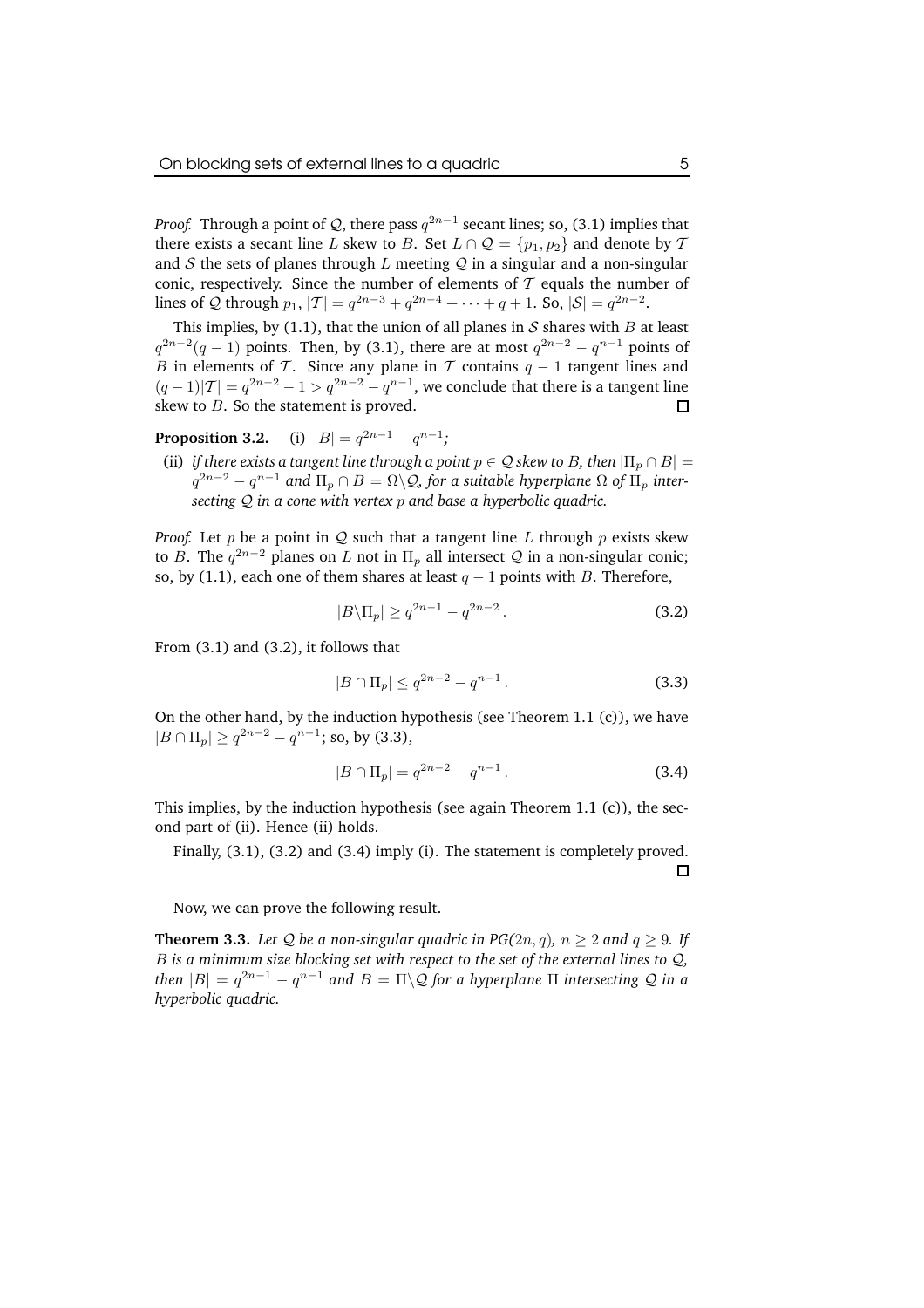*Proof.* By Propositions 3.1 and 3.2,  $|B| = q^{2n-1} - q^{n-1}$  and there exists a point  $p \in \mathcal{Q}$  such that  $|\Pi_p \cap B| = q^{2n-2} - q^{n-1}$  and  $\Pi_p \cap B = \Omega \backslash \mathcal{Q}$ , for a suitable hyperplane  $\Omega$  of  $\Pi_n$  intersecting  $\mathcal Q$  in a cone with vertex p and base a hyperbolic quadric. We divide the proof into two cases.

#### **Case 1:**  $n = 2$ .

The hyperplane  $\Omega$  shares two distinct lines with Q. Let L be a line in  $\Omega$  on p such that  $L\backslash\{p\} \subseteq B$ . Consider a plane  $\pi$  in  $\Pi_p$  through  $L$  such that  $\pi \cap \mathcal{Q} = \{p\}$ . The  $q$  non-tangent hyperplanes  $\Pi_i$ ,  $i = 1, \ldots, q$ , through  $\pi$  all intersect  $\mathcal Q$  in an elliptic quadric; therefore, by Theorem 1.1 (f),

$$
|B \cap \Pi_i| \ge q^2, \quad i = 1, \dots, q. \tag{3.5}
$$

Since  $|\Pi_p \cap B| = q^2 - q$  and  $|B| = q^3 - q$ , then, counting points of B on hyperplanes through  $\pi$ , we obtain by (3.5) that

$$
q^3 - q = |B| \ge q^2 - q + q(q^2 - q).
$$

This implies that equality holds in (3.5); so, by Theorem 1.1 (f), there exists a secant plane  $\Omega_i \subseteq \Pi_i$  such that  $B \cap \Pi_i = \Omega_i \backslash Q$ , for any  $i = 1, \ldots, q$ . Hence,  $B = (\Omega \cup \Omega_1 \cup \cdots \cup \Omega_q) \backslash Q$ . Now, let  $L' \neq L$  be a line in  $\Omega$  on p such that  $L'\backslash\{p\}\subseteq B.$ 

By the same arguments as above, we can find  $q$  planes  $\Omega'_1,\ldots,\Omega'_q$  through  $L'$ such that

$$
|\Omega'_i \cap B| = q^2 \text{ and } B = (\Omega \cup \Omega'_1 \cup \dots \cup \Omega'_q) \backslash \mathcal{Q}. \tag{3.6}
$$

Observe that, since the line L is tangent to Q at  $p$  and since all planes  $\Omega_i'$  and  $\Omega_j$ ,  $i, j = 1, \ldots, q$ , are secant planes, then  $\Omega'_i \cap \Omega_j$ ,  $i, j = 1, \ldots, q$ , is either the point  $p$  or a secant line through  $p$ . Consequently,

$$
|\Omega'_i \cap \Omega_j \cap B| = 0 \text{ or } q - 1. \tag{3.7}
$$

Now, consider one of the planes  $\Omega'_i$ , say  $\Omega'_1$ . Since  $\Omega'_1 \cap B = (\Omega'_1 \cap \Omega \cap B) \cup$  $(\Omega'_1 \cap \Omega_1 \cap B) \cup \cdots \cup (\Omega'_1 \cap \Omega_q \cap B)$  and  $|\Omega'_1 \cap \Omega \cap B| = q$ , then (3.6) and (3.7) imply that  $|\Omega'_1 \cap \Omega_j \cap B| = q - 1$  for any  $j = 1, \ldots, q$ .

Hence,  $\Omega'_i \cap \Omega_j$  is a line, for any  $i, j = 1, \ldots, q$ . This implies that  $\Omega'_i$ ,  $i =$  $1, \ldots, q$ , is contained in the hyperplane  $\Pi$  joining  $\Omega$  and  $\Omega_1$ . Then, by (3.6),  $B \subseteq \Pi$ ; so,  $B = \Pi \setminus Q$  and the statement is proved.

#### **Case 2:**  $n \geq 3$ .

The tangent hyperplane  $\Pi_p$  shares with Q a cone with vertex p and base a non-singular quadric of a subspace  $S_{2n-2}$ , and  $\Omega \cap \mathcal{Q}$  is a cone with vertex p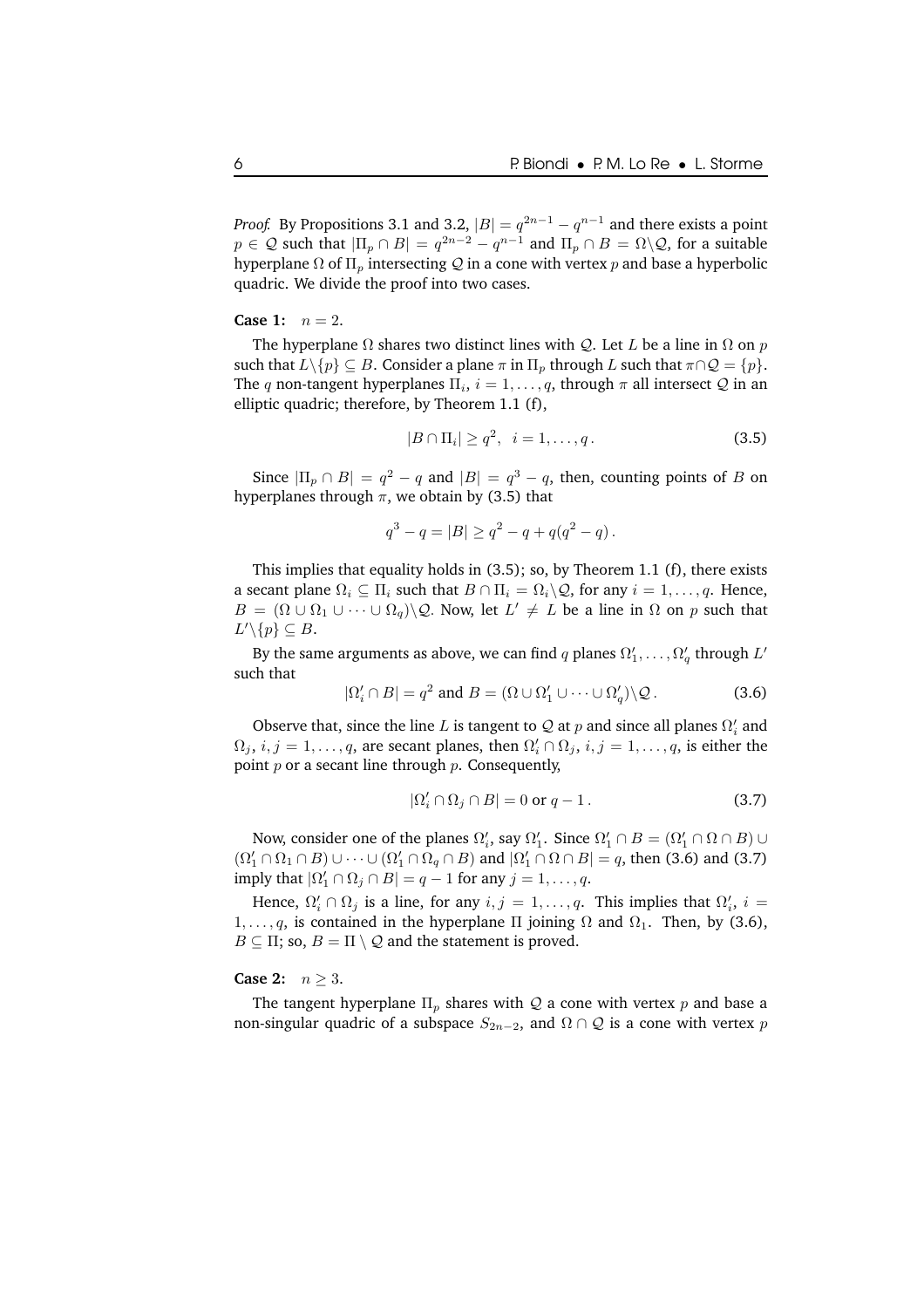and base a hyperbolic quadric of a subspace  $S'_{2n-3} \subseteq S_{2n-2}$ . Let  $S''_{2n-5}$  be a subspace of  $S'_{2n-3}$  such that  $S''_{2n-5} \cap \mathcal{Q}$  is an elliptic quadric. Consider in  $S'_{2n-3}$ two distinct subspaces  $T_{2n-4}$  and  $T'_{2n-4}$  through  $S''_{2n-5}$  (obviously,  $T_{2n-4} \cap \mathcal{Q}$ and  $T'_{2n-4} \cap Q$  are non-singular quadrics). Choose in  $S_{2n-2}$  a subspace  $U_{2n-3}$ such that  $T_{2n-4} \subseteq U_{2n-3}$  and  $U_{2n-3} \cap Q$  is an elliptic quadric. Denote by  $W_{2n-2}$ the subspace joining  $U_{2n-3}$  and  $p$ . Here,

$$
|W_{2n-2} \cap B| = q^{2n-3}.
$$
 (3.8)

The q non-tangent hyperplanes  $\Pi_i$ ,  $i = 1, \ldots, q$ , through  $W_{2n-2}$  all intersect  $Q$  in an elliptic quadric. Therefore, by Theorem 1.1 (f),

$$
|B \cap \Pi_i| \ge q^{2n-2}, i = 1, \dots, q.
$$
 (3.9)

Since  $|\Pi_p \cap B| = q^{2n-2} - q^{n-1}$  and  $|B| = q^{2n-1} - q^{n-1}$ , then, counting points of B on hyperplanes through  $W_{2n-2}$ , we obtain, by (3.8) and (3.9),

$$
q^{2n-1} - q^{n-1} = |B| \ge q^{2n-2} - q^{n-1} + q(q^{2n-2} - q^{2n-3}).
$$

This implies that equality holds in (3.9); so, by Theorem 1.1 (f), there exists a (2n − 2)-dimensional subspace  $\Omega(i) \subseteq \Pi_i$  sharing a non-singular quadric with *Q*, and such that  $B \cap \Pi_i = \Omega_{(i)} \backslash Q$ , for any  $i = 1, \ldots, q$ . Hence,  $B = (\Omega \cup \Omega_{(1)} \cup Q)$  $\cdots \cup \Omega_{(q)}\rangle\backslash \mathcal{Q}.$ 

Now, we apply the previous arguments to  $T'_{2n-4}$ ; so we find q subspaces  $\Omega'_{(1)},\ldots,\Omega'_{(q)}$  of dimension  $2n-2$  such that

$$
|\Omega'_{(i)} \cap B| = q^{2n-2} \text{ and } B = (\Omega \cup \Omega'_{(1)} \cup \cdots \cup \Omega'_{(q)}) \backslash \mathcal{Q}. \tag{3.10}
$$

Let  $Z_{2n-4}$  be the subspace joining  $S''_{2n-5}$  and  $p$ . For any  $\Omega_{(i)}$  and  $\Omega'_{(j)}$ ,  $\Omega_{(i)}$  ∩  $\Omega'_{(j)}$  is  $Z_{2n-4}$  or a  $(2n-3)$ -dimensional subspace  $Z_{ij}$  on  $Z_{2n-4}$  such that  $Z_{ij}\cap {\cal Q}$ is an elliptic quadric with  $Z_{2n-4}$  as the tangent hyperplane in p; so,

$$
|\Omega(i) \cap \Omega'_{(j)} \cap B| = q^{2n-4} + q^{n-2} \text{ or } q^{2n-3} + q^{n-2},
$$
 (3.11)

respectively.

Now, consider one of the spaces  $\Omega'_{(i)},$  say  $\Omega'_{(1)}.$  Since

$$
\Omega'_{(1)}\cap B=(\Omega'_{(1)}\cap\Omega\cap B)\cup(\Omega'_{(1)}\cap\Omega_{(1)}\cap B)\cup\cdots\cup(\Omega'_{(1)}\cap\Omega_{(q)}\cap B)
$$

and  $|\Omega'_{(1)} \cap \Omega \cap B|$  =  $|\langle p, T'_{2n-4} \rangle \cap B|$  =  $q^{2n-3}$ , (3.10) and (3.11) imply that  $|\Omega'_{(1)} \cap \Omega_{(j)} \cap B| = q^{2n-3} + q^{n-2}$  for any  $j = 1, \ldots, q$ .

Hence,  $\Omega'_{(i)} \cap \Omega_{(j)}$  is a  $(2n-3)$ -dimensional subspace, for any  $i, j = 1, \ldots, q$ . This implies that  $\Omega'_{(i)}, i = 1, \ldots, q$ , is contained in the hyperplane  $\Pi$  joining  $\Omega$ and  $\Omega_{(1)}$ . Then, by (3.10),  $B \subseteq \Pi$ ; so  $B = \Pi \backslash Q$ .

The statement is completely proved.

 $\Box$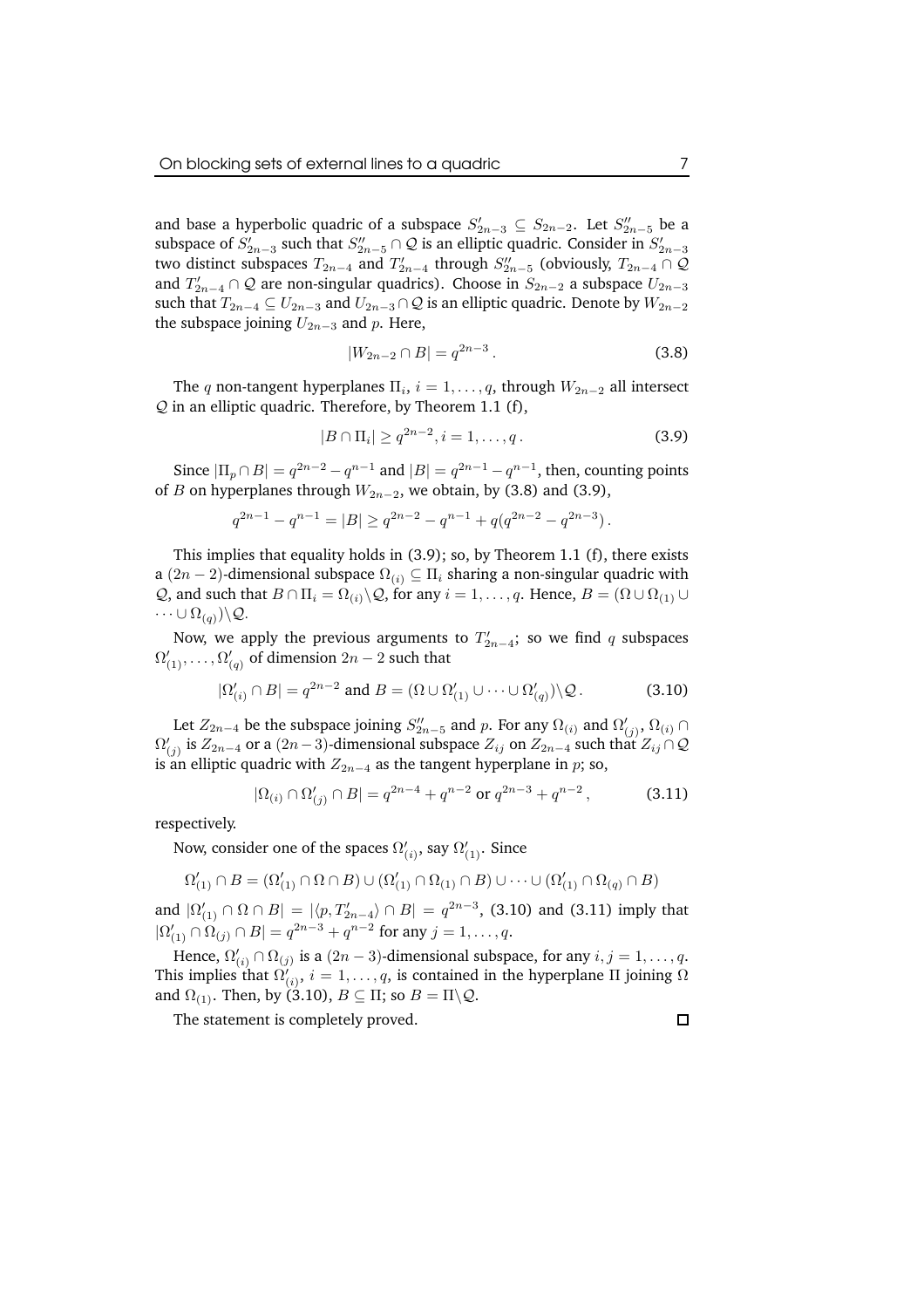### **4 Non-singular quadrics** in  $PG(2n + 1, q)$

Let Q be a non-singular quadric of PG( $2n + 1, q$ ),  $n \ge 2$  and  $q \ge 9$ . Throughout this section, B denotes a minimum size blocking set with respect to the set  $\mathcal F$  of all external lines to Q.

**Proposition 4.1.** *There exists a line tangent to* Q *and skew to* B*.*

*Proof.* Firstly, let Q be a hyperbolic quadric. By (e) in Section 1,

$$
|B| \le q^{2n} - q^n. \tag{4.1}
$$

□

Assume that no tangent line is skew to  $B$ . Then, counting in two ways the point-line pairs  $(p, L)$ ,  $p \in B \cap L$  and L a tangent line, gives

$$
|B|(q^{2n-1}+\cdots+1) \ge (q^{2n-1}-q^{n-1})(q^{2n}+\cdots+q^{n+1}+2q^n+q^{n-1}+\cdots+1),
$$

a contradiction to (4.1).

The same argument applies to an elliptic quadric. So, the statement is proved.

Applying the arguments of the proof of Proposition 3.2 to  $Q$  gives the following result.

**Proposition 4.2.** *If* Q *is a hyperbolic quadric, then*

- (i)  $|B| = q^{2n} q^n;$
- (ii) *if a tangent line through a point*  $p \in Q$  *skew to B exists, then*  $|\Pi_p \cap B|$  =  $q^{2n-1} - q^n$  and  $\Pi_p \cap B = \Omega \backslash Q$ , for a suitable tangent hyperplane  $\Omega$  of  $\Pi_p.$

*If* Q *is an elliptic quadric, then*

- (i)  $|B| = q^{2n}$ ;
- (ii) *if a tangent line through a point*  $p \in Q$  *skew to B exists, then*  $|\Pi_p \cap B|$  =  $q^{2n-1}$  and  $\Pi_p \cap B = \Omega \backslash \mathcal{Q}$ , for a suitable non-tangent hyperplane  $\Omega$  of  $\Pi_p$ *through* p*.*

**Theorem 4.3.** Let Q be a hyperbolic (elliptic) quadric in  $PG(2n+1, q)$ ,  $n \ge 2$  and  $q \geq 9$ . If B is a minimum size blocking set with respect to the set of the external *lines to Q, then*  $|B| = q^{2n} - q^n$   $(|B| = q^{2n})$  *and*  $B = \Pi \backslash Q$ *, for a suitable tangent (non-tangent) hyperplane* Π *to* Q*.*

*Proof.* Firstly, assume that Q is a hyperbolic quadric. By Propositions 4.1 and 4.2,  $|B| = q^{2n} - q^n$  and there exists a point  $p \in \mathcal{Q}$  such that  $|\Pi_p \cap B| = q^{2n-1} - q^n$ and such that  $\Pi_p \cap B = \Omega \backslash Q$ , for a suitable tangent hyperplane  $\Omega$  of  $\Pi_p$ . The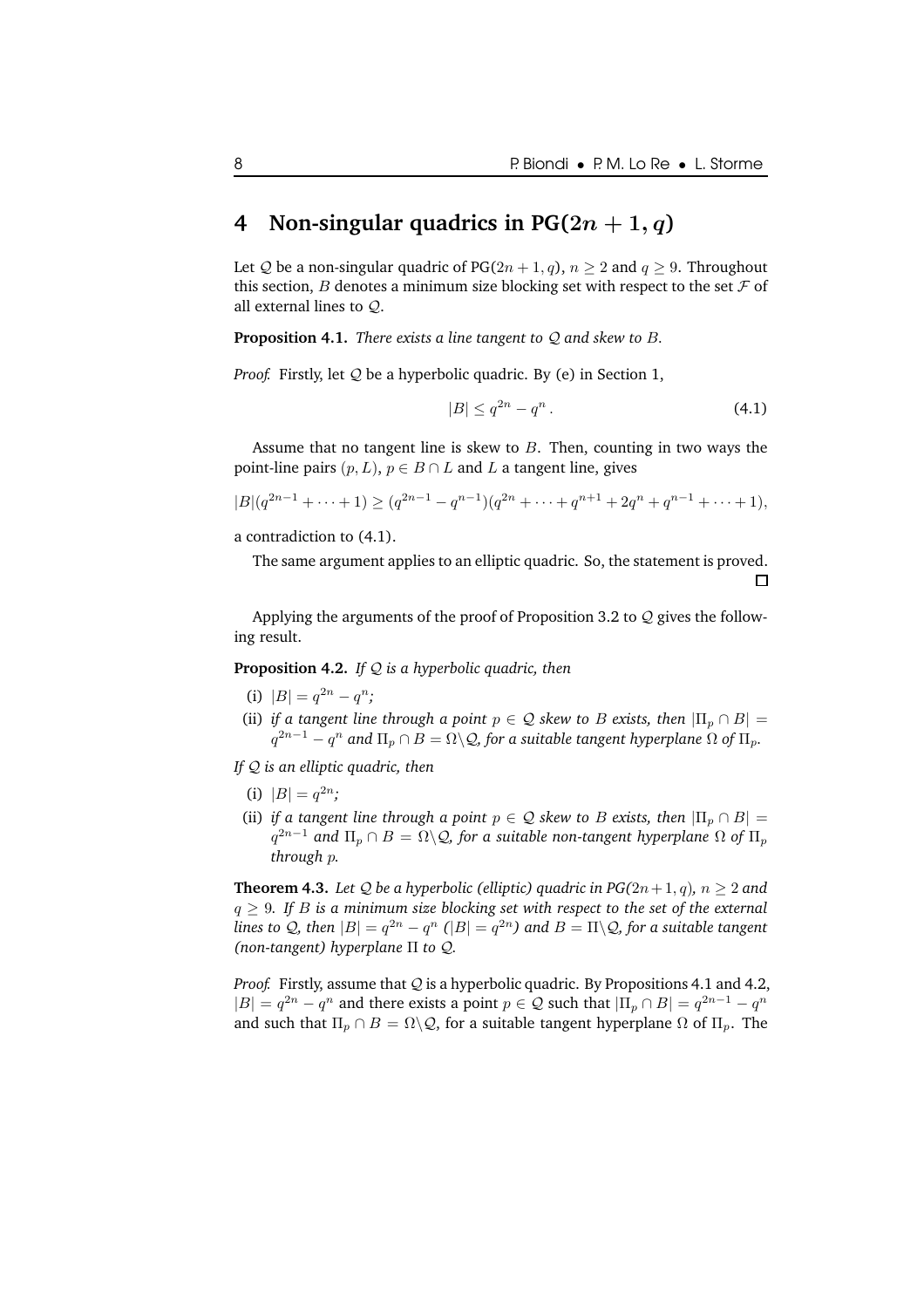tangent hyperplane  $\Pi_p$  shares with Q a cone with vertex p and base a hyperbolic quadric of a subspace  $S_{2n-1}$ . Set  $\Omega \cap S_{2n-1} = S'_{2n-2}$  and observe that  $\Omega \cap \mathcal{Q}$  is a cone with vertex a line L through p and base a hyperbolic quadric of a  $(2n-3)$ -dimensional subspace of  $S'_{2n-2}$ . Consider in  $S'_{2n-2}$  two distinct subspaces  $T_{2n-3}$  and  $T'_{2n-3}$  such that  $T_{2n-3} \cap \mathcal{Q}$  and  $T'_{2n-3} \cap \mathcal{Q}$  are non-singular hyperbolic quadrics and such that  $T_{2n-3} \cap T'_{2n-3} \cap Q$  is either a non-singular quadric or the empty set according as  $n \geq 3$  or  $n = 2$ . Choose a point  $p'$  in  $Q \cap (S_{2n-1} \setminus S'_{2n-2})$  such that the subspace  $U_{2n-2}$  joining  $p'$  and  $T_{2n-3}$  intersects  $Q$  in a non-singular quadric, and denote by  $W_{2n-1}$  the subspace joining  $U_{2n-2}$ and p. Since  $T_{2n-3} \cap Q$  is a hyperbolic quadric,

$$
|W_{2n-1} \cap B| = q^{2n-2} - q^{n-1}.
$$
 (4.2)

Let  $\Pi_i$ ,  $i = 1, \ldots, q$ , be the non-tangent hyperplanes through  $W_{2n-1}$ . By Theorem 1.1 (d),

$$
|B \cap \Pi_i| \ge q^{2n-1} - q^{n-1}, i = 1, \dots, q.
$$
 (4.3)

Since  $|\Pi_p \cap B| = q^{2n-1} - q^n$  and  $|B| = q^{2n} - q^n$ , then, counting points of B on hyperplanes through  $W_{2n-1}$ , we obtain, by (4.2) and (4.3), that

$$
q^{2n} - q^n = |B| \ge q^{2n-1} - q^n + q(q^{2n-1} - q^{2n-2}).
$$

This implies that equality holds in (4.3); so, by Theorem 1.1 (d), there exists a (2n − 1)-dimensional subspace  $\Omega(i) \subseteq \Pi_i$  sharing with Q a hyperbolic quadric and such that  $B \cap \Pi_i = \Omega_{(i)} \backslash Q$ , for any  $i = 1, \ldots, q$ . Hence,  $B = (\Omega \cup \Omega_{(1)} \cup$  $\cdots \cup \Omega_{(q)}\rangle\backslash \mathcal{Q}.$ 

Now, we apply the previous arguments to the subspace  $T'_{2n-3}$ ; so we find q subspaces  $\Omega'_{(1)},\ldots,\Omega'_{(q)}$  of dimension  $2n-1$  such that

$$
|\Omega'_{(i)} \cap B| = q^{2n-1} - q^{n-1} \text{ and } B = (\Omega \cup \Omega'_{(1)} \cup \cdots \cup \Omega'_{(q)}) \backslash \mathcal{Q}.
$$
 (4.4)

As in the proof of Theorem 3.3, we can prove that  $\Omega'_{(i)} \cap \Omega_{(j)}$  is a  $(2n-2)$ dimensional subspace, for any  $i,j=1,\ldots,q.$  This implies that  $\Omega'_{(i)},$   $i=1,\ldots,q,$ is contained in the hyperplane Π joining  $\Omega$  and  $\Omega_{(1)}$ . Then, by (4.4),  $B \subseteq \Pi$ ; so  $B = \Pi \backslash Q$ .

Now, let Q be an elliptic quadric. The proof proceeds in the same way as above. Consider Proposition 4.2. For the hyperbolic quadric,  $|B| = q^{2n} - q^n$  and for the elliptic quadric,  $|B| = q^{2n}$ . But we use in the arguments of this proof, a point p of Q for which  $|\Pi_p \cap B| = q^{2n-1} - q^n$  for the hyperbolic quadric and for which  $|\Pi_p\cap B|=q^{2n-1}$  for the elliptic quadric. We see that when looking at the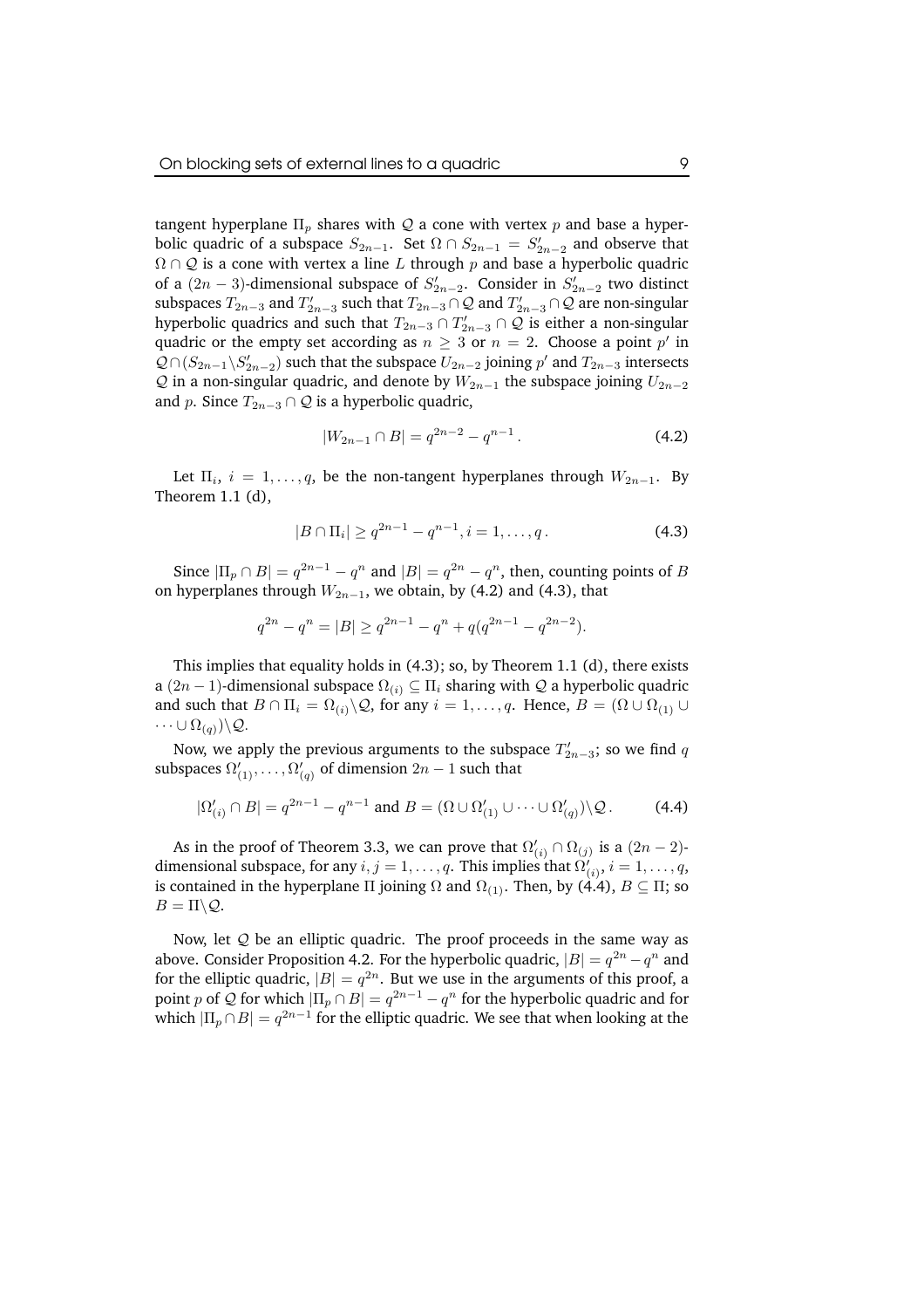numbers |B| and  $|\Pi_n \cap B|$  for the hyperbolic quadric and for the elliptic quadric, in both cases, the difference is  $q^n$ . This makes that all the arguments can be copied; everywhere the same equalities are obtained, leading to the analogous conclusions.  $\Box$ 

# **References**

- [1] **A. Aguglia** and **G. Korchmaros ´** , Blocking sets of external lines to a conic in PG(2, q), q odd, *Combinatorica* **26** (2006), 379–394.
- [2] **P. Biondi** and **P. M. Lo Re**, On blocking sets of external lines to a quadric in PG(3, q), q prime, to appear in *Ars Combin.*
- [3] \_\_\_\_\_\_, On blocking sets of external lines to a hyperbolic quadric in  $PG(3, q)$ , q even, submitted.
- [4] **P. Biondi**, **P. M. Lo Re** and **L. Storme**, On minimum size blocking sets of external lines to a quadric in PG(3, q), to appear in *Contrib. Algebra Geom.*
- [5] A. Blokhuis, Blocking sets in Desarguesian planes, *Paul Erdös is eighty*, *Bolyai Society Math. Studies* **2** (1993), 1–20.
- [6] **M. Giulietti**, Blocking sets of external lines to a conic in  $PG(2, q)$ , q even, *European J. Combin.* **28** (2007), 36–42.
- [7] **J. W. P. Hirschfeld** and **J. A. Thas**, General Galois Geometries, *Oxford University Press* (1991).
- [8] **K. Metsch**, Blocking sets in projective spaces and polar spaces, *J. Geom.* **76** (2003), 216–232.
- [9] **T. Szonyi ˝** , Blocking sets in Desarguesian affine and projective spaces, *Finite Fields Appl.* **3** (1997), 88–101.